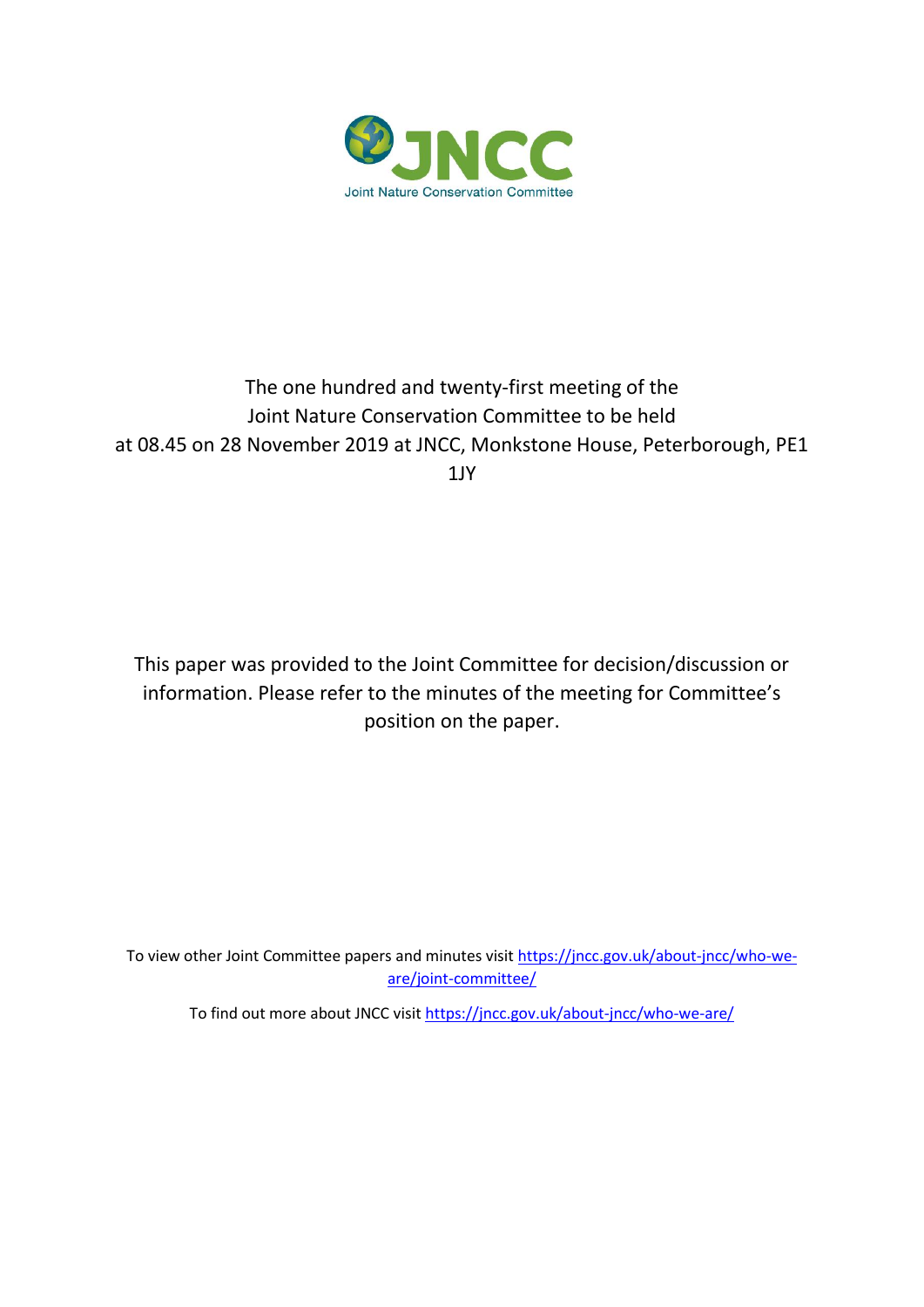## **Joint Nature Conservation Committee**

## **The one hundred and twenty-first meeting of the Joint Nature Conservation Committee to be held at 08.45 on 28 November 2019 at JNCC, Monkstone House, City Road, Peterborough, PE1 1JY**

## **Agenda**

| 08.45 | 1.  | Closed session (members only)                                                                              |                                    |                     |
|-------|-----|------------------------------------------------------------------------------------------------------------|------------------------------------|---------------------|
| 09.00 | 2.  | Chair's opening remarks                                                                                    |                                    |                     |
| 09.10 | 3.  | Declaration of interests                                                                                   |                                    |                     |
| 09.15 | 4.  | Confidential minutes of the<br>September 2019 meeting<br>(Official-sensitive)                              | Decision                           | <b>JNCC</b><br>1944 |
| 09.20 | 5.  | Matters arising (Official)                                                                                 | <b>Discussion</b>                  | <b>JNCC</b><br>1945 |
| 09.30 | 6.  | Chief Executive's report on<br>topical issues (Official-sensitive)                                         | <b>Discussion</b>                  | <b>JNCC</b><br>1946 |
| 09.40 | 7.  | Report from ARAC on 27<br>November (Official)                                                              | Presentation/<br><b>Discussion</b> |                     |
| 09.50 | 8.  | Reports from Committee sub-<br>groups: MPA; International<br><b>Reporting; Wider Markets</b><br>(Official) | Oral report                        |                     |
| 10.05 | 9.  | <b>Report from Chief Scientists</b><br>Group (Official-sensitive)                                          | <b>Discussion</b>                  | <b>JNCC</b><br>1947 |
| 10.25 | 10. | <b>External factors affecting JNCC</b><br>(Official)                                                       | <b>Discussion</b>                  | <b>JNCC</b><br>1948 |
| 10.40 |     | Coffee break                                                                                               |                                    |                     |
| 11.00 | 11. | Performance report for quarter<br>2 2019/20 (Official-sensitive)                                           | <b>Discussion</b>                  | <b>JNCC</b><br>1949 |
| 11.20 | 12. | Business plan for 2020/21<br>(Official-sensitive)                                                          | <b>Discussion</b>                  | <b>JNCC</b><br>1950 |